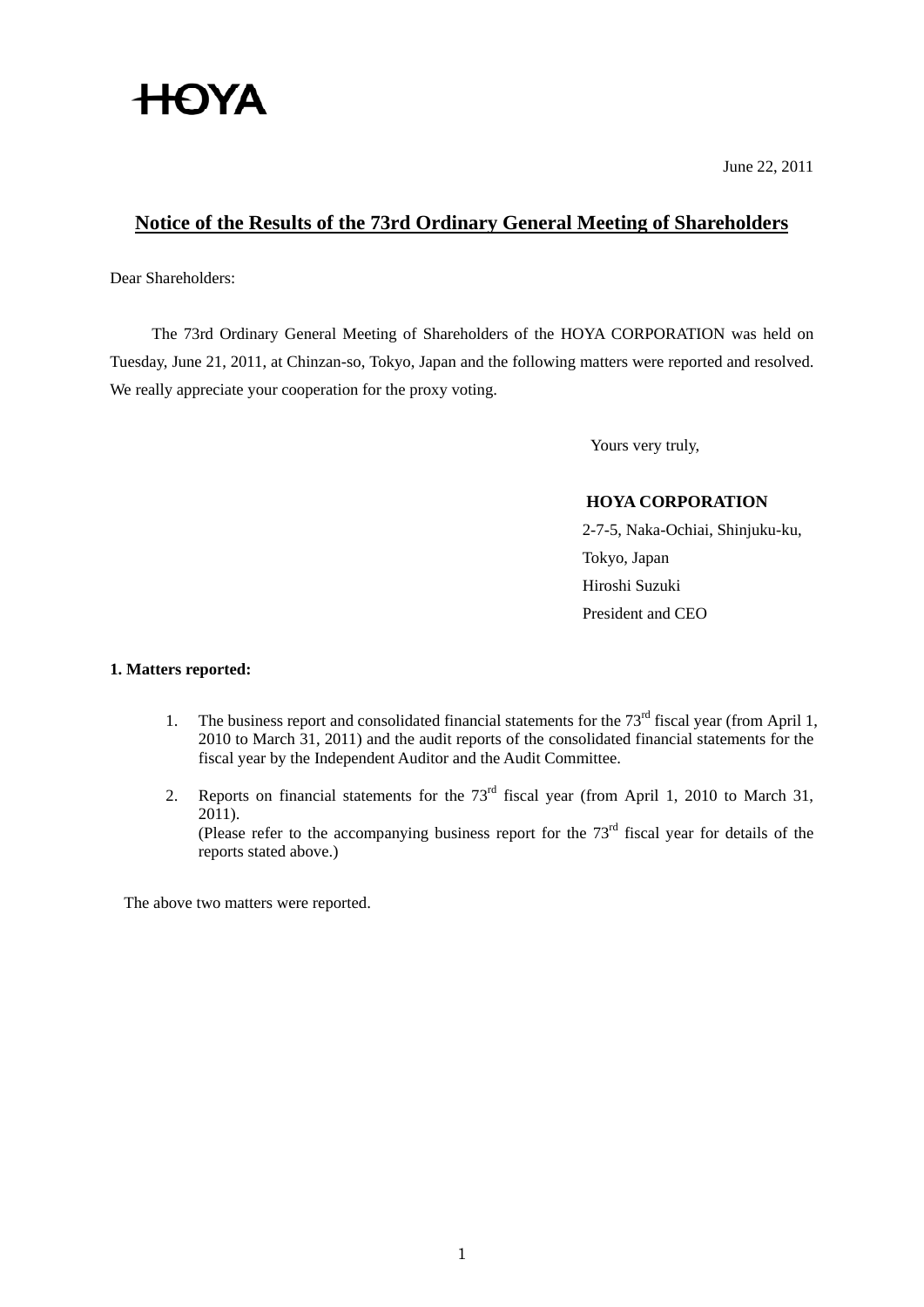#### **2. Matters resolved:**

Matters proposed by the Company (Propositions No. 1 and No. 2)

**Proposition No.1 :** Election of 8 Directors.

The proposition was approved in its original form.

 Mr. Yuzaburo Mogi, Ms.Eiko Kono, Messrs.Yukiharu Kodama, Itaru Koeda, Hiroshi Suzuki, Hiroshi Hamada, and Kenji Ema were re-elected and Mr. Yutaka Aso was newly elected and they inaugurated as Directors.

**Proposition No.2** : Issuance of stock acquisition rights as stock options

The proposition was approved in its original form.

It was approved that the Company issues stock acquisition rights, not exceeding 3,000 rights (equivalent to 1,200,000 shares to be issued upon exercise), to its employees of the Company and the Directors and employees of its subsidiaries as stock options, and that authority for decisions on the detailed terms and conditions for stock acquisition rights is delegated to the Board of Directors.

Matters proposed by a shareholder (Propositions No. 3 to No. 22)

**Proposition No. 3:** Partial amendment to the Articles of Incorporation

(Review of the size of the Board of Directors)

**Proposition No. 4:** Partial amendment to the Articles of Incorporation

(Individual disclosure of remunerations to Directors and the Executive Officers)

**Proposition No. 5:** Partial amendment to the Articles of Incorporation

 (Prior notice and disclosure of sales of shares by Directors, Executive Officers and their families)

- **Proposition No. 6:** Partial amendment to the Articles of Incorporation (Prohibition against hedging by stock option holders)
- **Proposition No. 7:** Partial amendment to the Articles of Incorporation (Increase in the number of Executive Officers)

**Proposition No. 8:** Partial amendment to the Articles of Incorporation

(Separation of roles of Chairman of the Board and CEO)

**Proposition No. 9:** Partial amendment to the Articles of Incorporation

(Prohibition to treat a blank vote as approval if it is the Company's proposal and

disapproval if it is a shareholder's proposal)

**Proposition No. 10:** Partial amendment to the Articles of Incorporation

 (Disclosure obligations concerning exercise of shareholders' right to make proposals, etc.)

**Proposition No. 11:** Partial amendment to the Articles of Incorporation

 (Establishment of a contact point within the Audit Committee for whistle-blowing) **Proposition No. 12:** Partial amendment to the Articles of Incorporation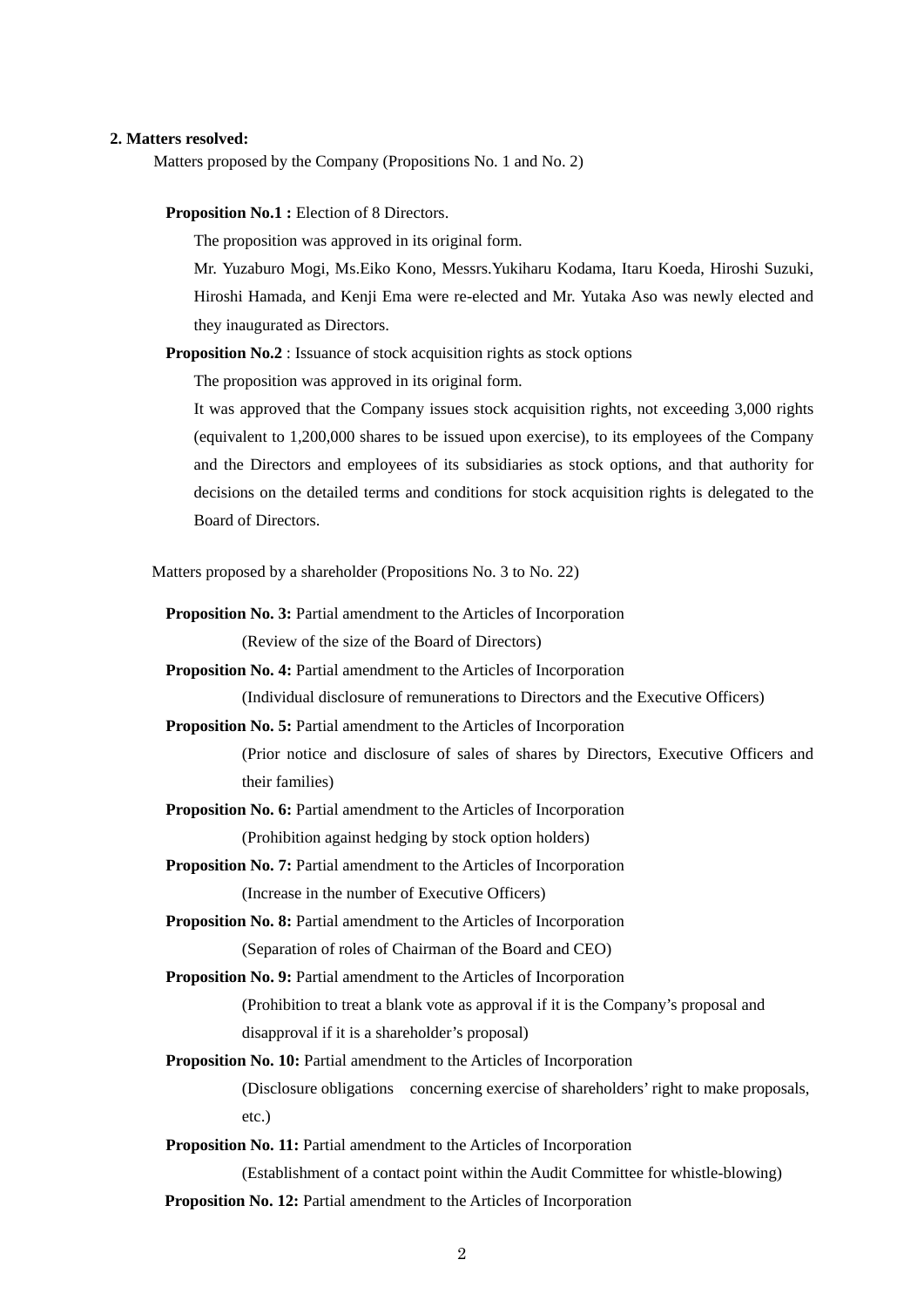(Preparation of a succession plan for the CEO )

**Proposition No. 13:** Partial amendment to the Articles of Incorporation

(Disclosure of academic background of the Directors and the Executive Officers)

**Proposition No. 14:** Partial amendment to the Articles of Incorporation

(Criteria for selection of candidates for Directors by the Nomination Committee)

**Proposition No. 15:** Partial amendment to the Articles of Incorporation (Disclosure of time pledged by Directors)

**Proposition No. 16:** Partial amendment to the Articles of Incorporation (Preparation of Code of Ethics by the Board of Directors)

**Proposition No. 17:** Partial amendment to the Articles of Incorporation (Provision for fiduciary responsibility and indemnity liability)

**Proposition No. 18:** Partial amendment to the Articles of Incorporation

(Provision for the Board of Directors' contact with senior management )

**Proposition No. 19:** Partial amendment to the Articles of Incorporation

 (Allocation of committee budget that may be used without approval of the Executive Officers)

**Proposition No. 20:** Partial amendment to the Articles of Incorporation (Employment of legal advisor to the Board of Directors)

**Proposition No. 21:** Partial amendment to the Articles of Incorporation

**Proposition No. 22:** Partial amendment to the Articles of Incorporation

Each proposition of the above 20 propositions was rejected.

 \* Propositions No. 3 to No. 20 are proposals made by one of our shareholders (number of voting rights: 380), and Proposition No.21 and No. 22 are proposals made by three of our shareholders (number of voting rights: 705) including a shareholder who proposed Propositions No. 3 to No. 20.